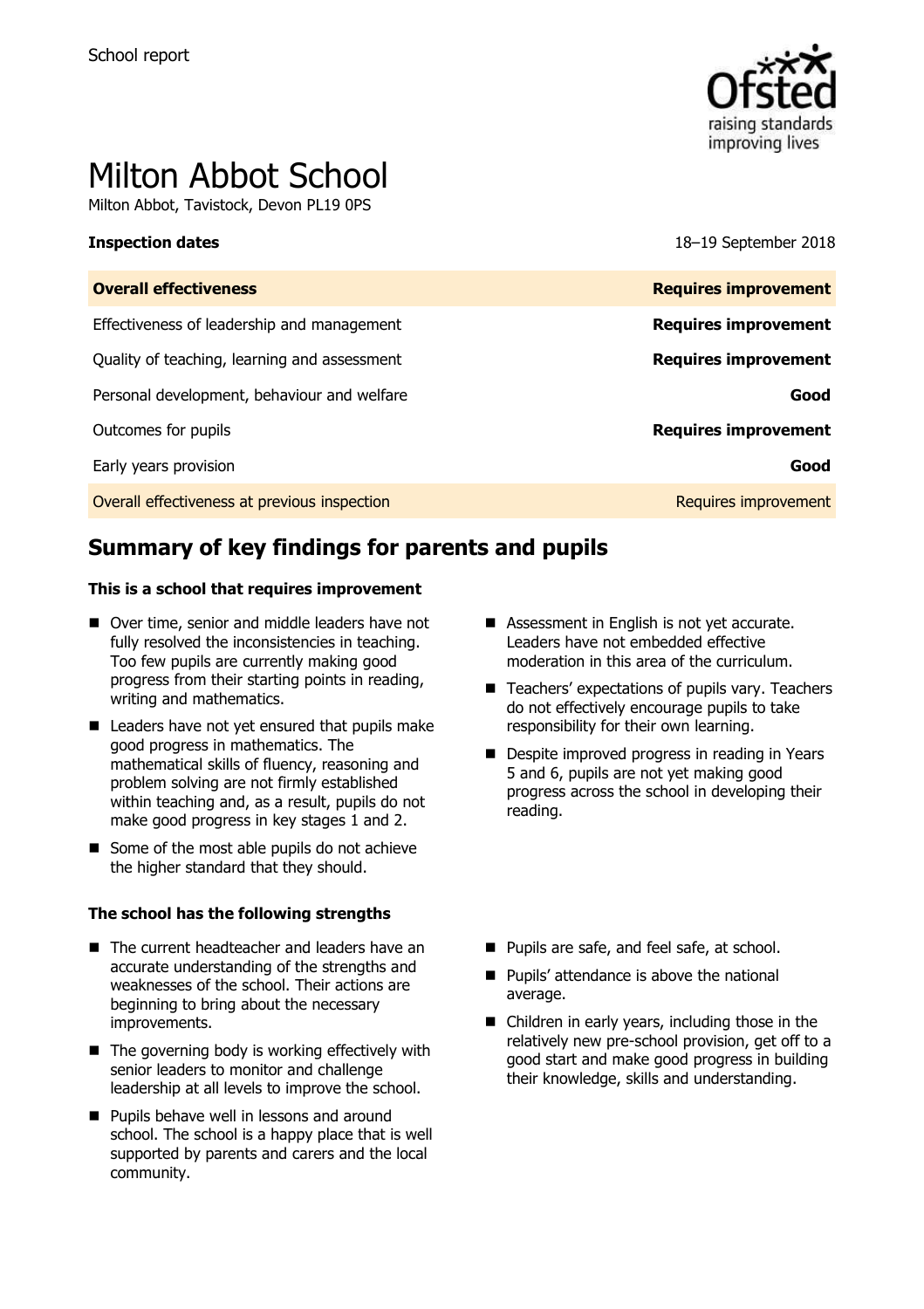

# **Full report**

### **What does the school need to do to improve further?**

- Governors and senior leaders should ensure that the quality of leadership improves, so that middle leaders in English and mathematics raise pupils' attainment and progress in their areas of responsibility.
- Leaders should ensure that the quality of teaching, learning and assessment in English improves, so that:
	- assessment is accurate and moderated effectively
	- in reading, pupils, particularly the most able, have a stronger grasp of the skills of comprehension, inference and deduction
	- pupils spell with increasing confidence and accuracy in their writing.
- Leaders should ensure that the quality of teaching, learning and assessment improves in mathematics, so that:
	- teachers' expectations of what pupils can achieve in mathematics are raised, so that pupils' mathematical fluency is improved and the proportion reaching higher standards increases
	- the skills of reasoning and problem-solving are taught well and support pupils' good mathematical development.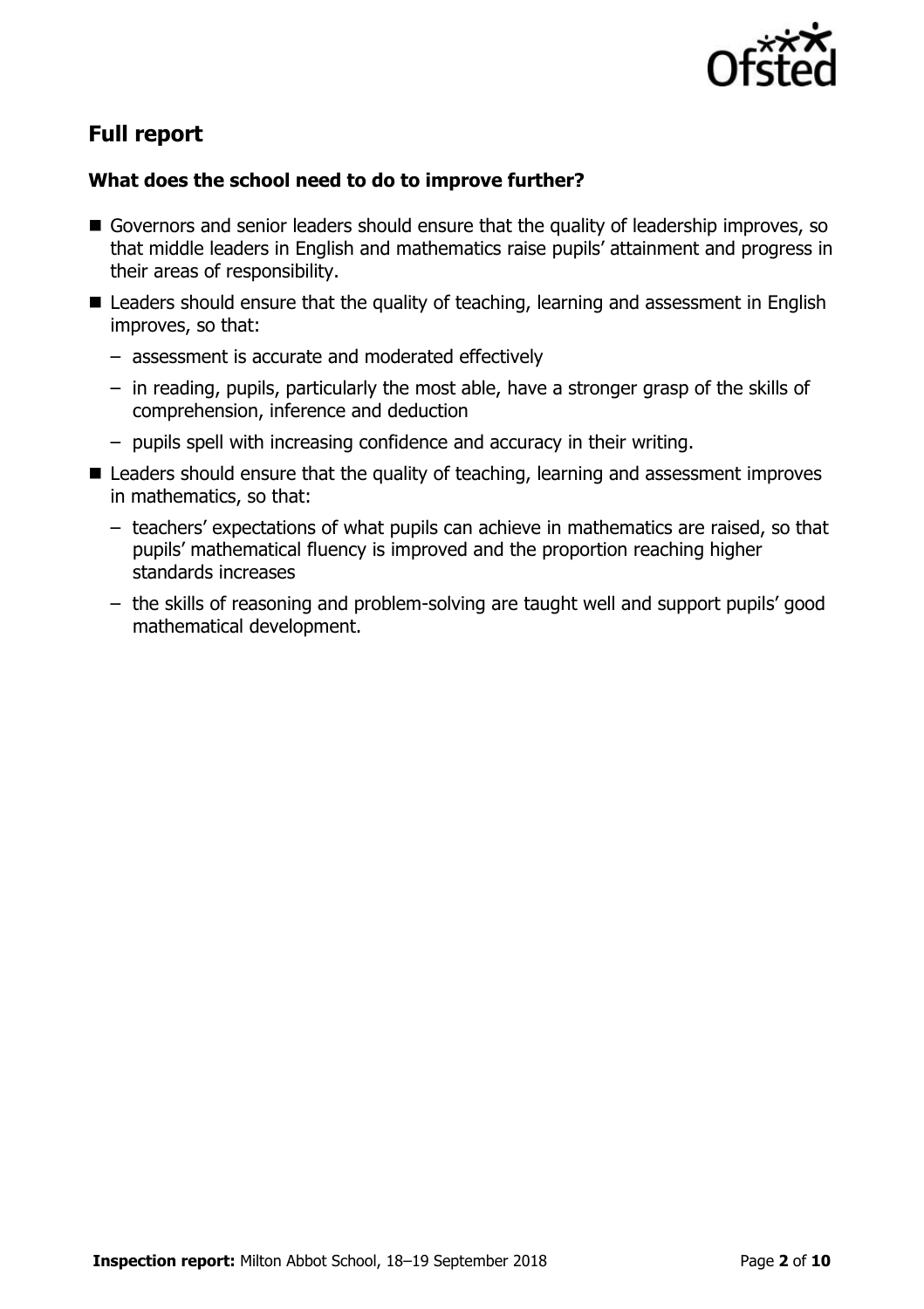# **Inspection judgements**

#### **Effectiveness of leadership and management Requires improvement**

- The headteacher provides clear leadership. Since his appointment, he has improved aspects of the school's work. Nevertheless, currently, too few pupils make good progress in reading, writing and mathematics by the end of Year 6.
- Leaders are aware that key stage 2 pupils' progress in mathematics has required improvement for the last three years. Their actions over time have had too little impact. A greater focus on this aspect by leaders has recently begun to improve some pupils' achievement in mathematics.
- Work by senior and middle leaders has not yet secured enough progress for the most able pupils, especially in mathematics.
- Leaders have planned the allocation of the pupil premium. Outcomes achieved by disadvantaged pupils are in line with those of their peers.
- Leaders are making better use of professional development to improve the quality of teaching and assessment and the rates of progress made by pupils. Progress is more evident where leaders have strong subject knowledge and are well trained. For example, the actions of leaders are beginning to have an impact in ensuring that pupils are making better progress in writing.
- Leaders have an accurate understanding of the strengths and weaknesses of the school. They have been supported to establish credible plans to improve the quality of teaching and learning, but their actions have not yet achieved consistently good progress for pupils.
- Leaders have developed a curriculum that promotes British values through the 'Brilliant' Britain' approach. Teaching of respect and equality happens where possible across the curriculum. Pupils talk about these values fluently, and comment on how they affect their lives at school.
- The school develops the spiritual, moral, social and cultural curriculum well. Leaders recognise the rural isolation of their community and build reflection and discussion of personal, social and economic education into lessons and assemblies.
- External support from the local authority is now more effective. Previously, external advice was sometimes conflicted and did not have notable impact. More recently, school improvement advisers have helped leaders to identify the precise actions needed to address issues.

### **Governance of the school**

- The governing body is stronger following good training. The school has recruited additional members since the previous inspection. Governors now have greater knowledge and understanding of how to hold leaders to account and drive improvement. For example, they have ensured that leaders have improved the school's processes for assessing and tracking pupils' attainment and progress.
- Governors have a better grasp of the strengths and weaknesses of the school. They have established an Action Plan Monitoring Group, which meets regularly with the

**Inspection report:** Milton Abbot School, 18–19 September 2018 Page 3 of 10

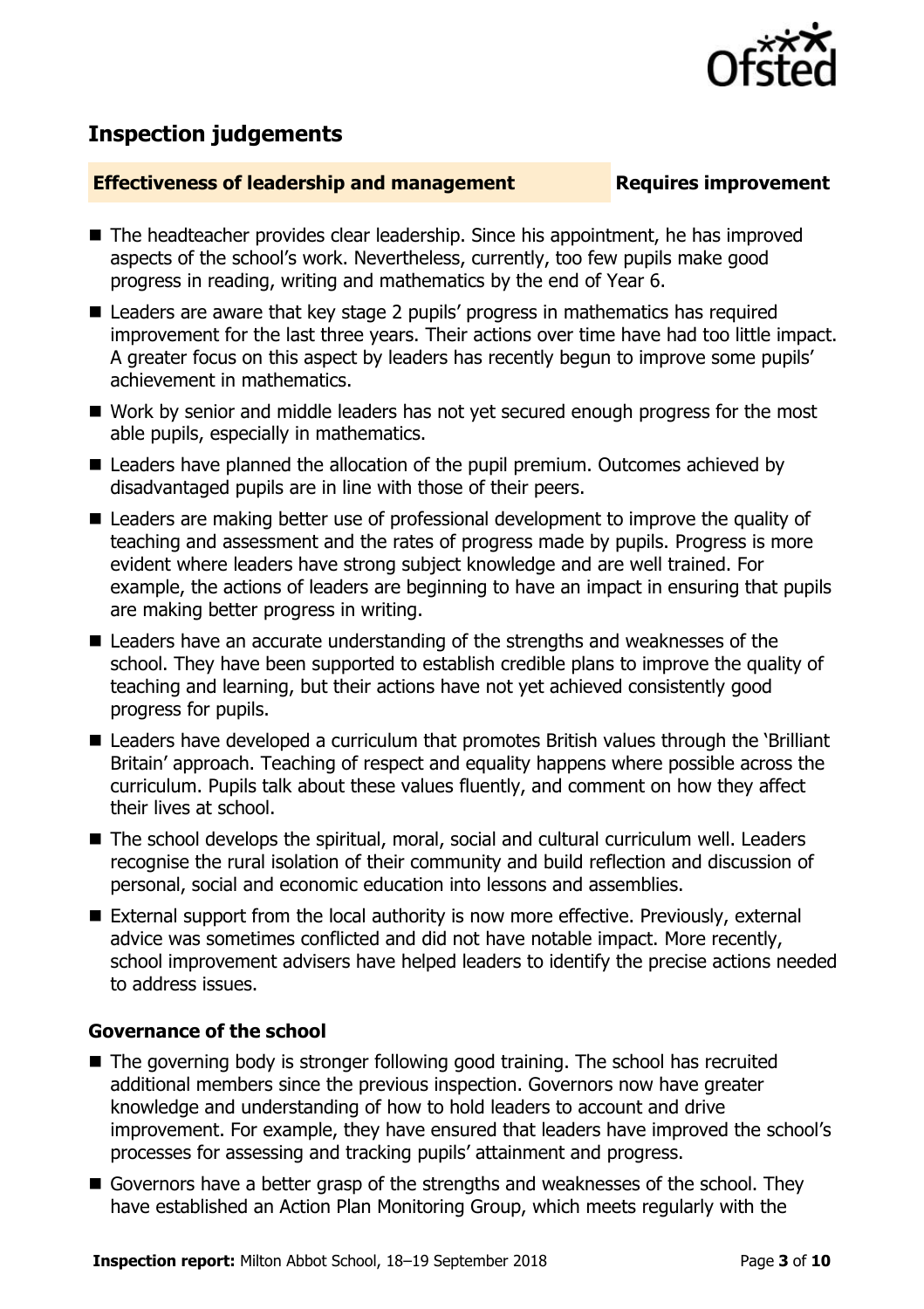

headteacher to ensure progress against the three key priorities for school improvement.

Governors promote the school's values within the local community. They give tirelessly of their time to support school leaders and staff in the development of plans to improve the school.

#### **Safeguarding**

- $\blacksquare$  The arrangements for safeguarding are effective.
- Leaders and governors have ensured that the safeguarding policy is up to date and procedures are fully understood by staff. Staff are well trained and supported by knowledgeable leaders. There is a clear process for reporting concerns when these arise.
- Administrative staff complete the necessary checks on the suitability of staff, volunteers and visitors to the school. Staff and visitors receive a safeguarding briefing upon arrival and pupils know which visitors have been checked. Recruitment checks are thorough and records well maintained.
- **Parents confirm that their children are safe at school. Pupils have opportunities to learn** about how to keep safe. Within their lessons and assemblies, pupils learn about the risks that they may face inside and outside school.

#### **Quality of teaching, learning and assessment Requires improvement**

- Teachers' subject knowledge is developing. However, teachers are not as confident in teaching mathematics as they are with reading and writing. As a result, assessment in mathematics has not been accurate and therefore interventions are not put in place swiftly when pupils are falling behind.
- Teachers are not preparing the most able pupils well in mathematics, so they are not regularly completing activities to develop their reasoning and problem solving. Leaders have recently introduced a more intensive training plan to support the development of this subject, but it is too soon to be able to measure the impact.
- $\blacksquare$  In key stage 2, the teaching of spelling is inconsistent. Too many pupils are making simple errors in common words as teachers' expectations are too low.
- Some of the most able pupils are challenged appropriately. Pupils, particularly boys, are not expected to use a sophisticated range of punctuation to improve their writing.
- Teachers do not regularly ensure that the most able readers tackle challenging texts or comprehend, infer or deduct effectively. However, improvements in the teaching of reading are beginning to have an impact in Years 5 and 6.
- There has been a positive start in improving the quality of teaching of knowledge and skills across the wider curriculum. The school buys in specialist teachers for dance and music to widen the breadth of experience for pupils.
- School leaders have revised their approach to assessment recently. Pupils take more formal tests and assessments, which has ensured greater accuracy.
- Teaching assistants make a positive contribution to most lessons, helping pupils to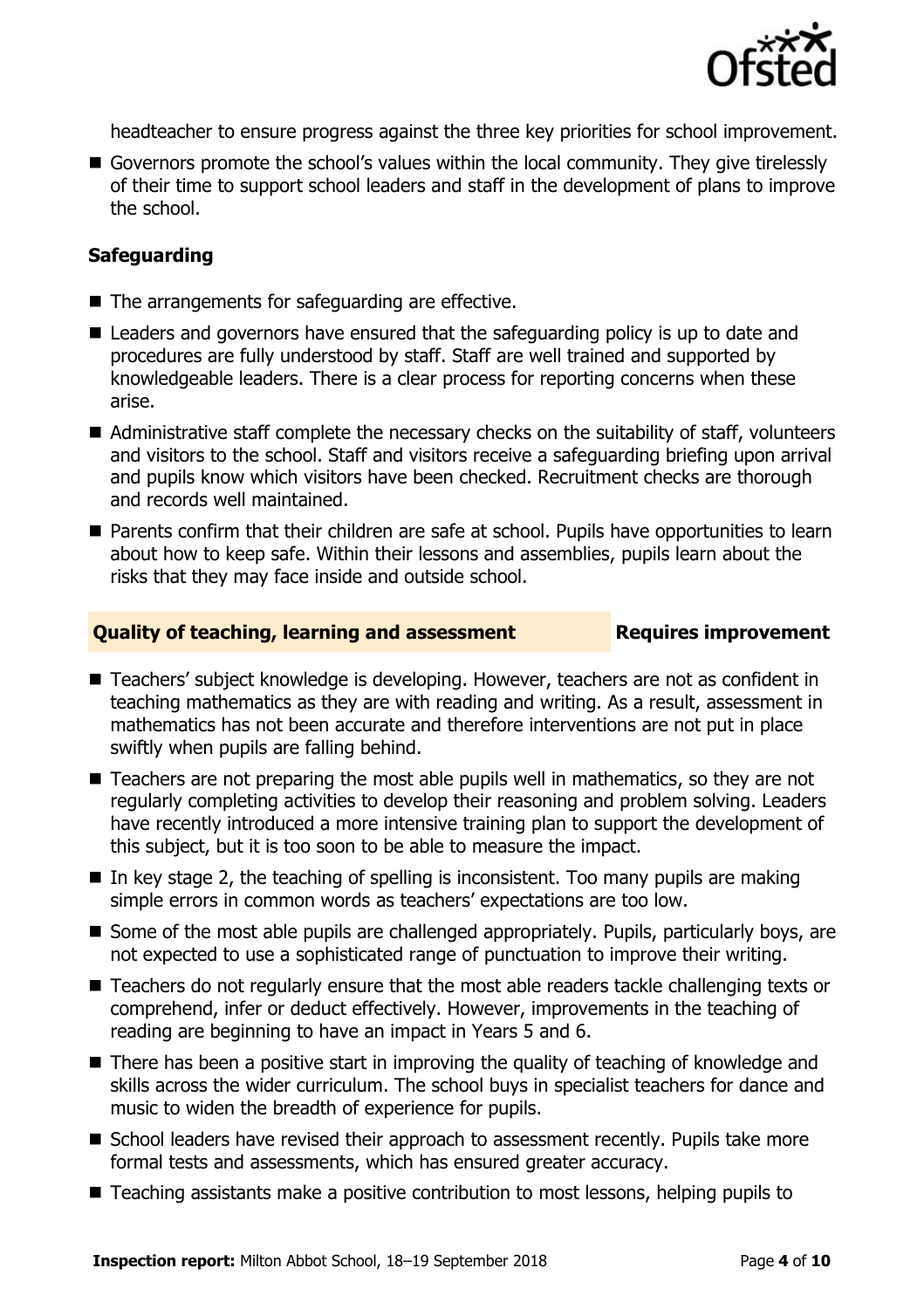

develop their personal and social skills and maintain their concentration. On occasion, pupils receive too much direction in completing activities and this slows down their progress.

■ Teaching of religious education covers an appropriate diversity of world religions. As a result, pupils are helped to develop their spiritual and cultural understanding well.

#### **Personal development, behaviour and welfare Good**

**Personal development and welfare**

- The school's work to promote pupils' personal development and welfare is good. Teaching assistants provide good support that develops the personal and social skills of the most vulnerable pupils well. Pupils take on positions of responsibility across the school.
- The emotional well-being of pupils is a priority in the school. This is a strength of the school and appreciated by the pupils. As a result, they develop confidence and resilience.
- The school council meets fortnightly to discuss issues of concern. Consequently, pupils feel involved in making decisions about the school, which improves their motivation. For example, recently, they asked the chair of the parish council to come into school to hear their worries about the busy road at the front of the school.
- $\blacksquare$  Bullying is rare in this school and pupils know that staff will help them if they seek support. Pupils demonstrate respect for each other in lessons and around the school. Older pupils support younger pupils in the playground. Pupils demonstrate compassion, care and kindness.
- Parents are clear that their children feel safe. Pupils have opportunities to learn about keeping themselves safe, staying healthy and positive relationships. Pupils enjoy assemblies, for example on football and tackling racism, and learning about coping with disabilities.
- Teachers place a clear emphasis on the core values for life. Pupils talk about how these make them more responsible and caring members of the school. For example, wholeschool assemblies every Friday are a celebration of success with awards given out. Pupils say that they feel proud to receive them.
- The school provides a wide range of extra-curricular activities, and attendance by pupils is high. The physical education and sport premium funding is used well to support these clubs.
- **Pupils have some understanding of British values, especially equality and respect. They** are less clear on what laws are for and what democracy is.
- **E** Levels of independence vary as pupils are too often over-reliant on the high number of adults who support them.

#### **Behaviour**

 $\blacksquare$  The behaviour of pupils is good.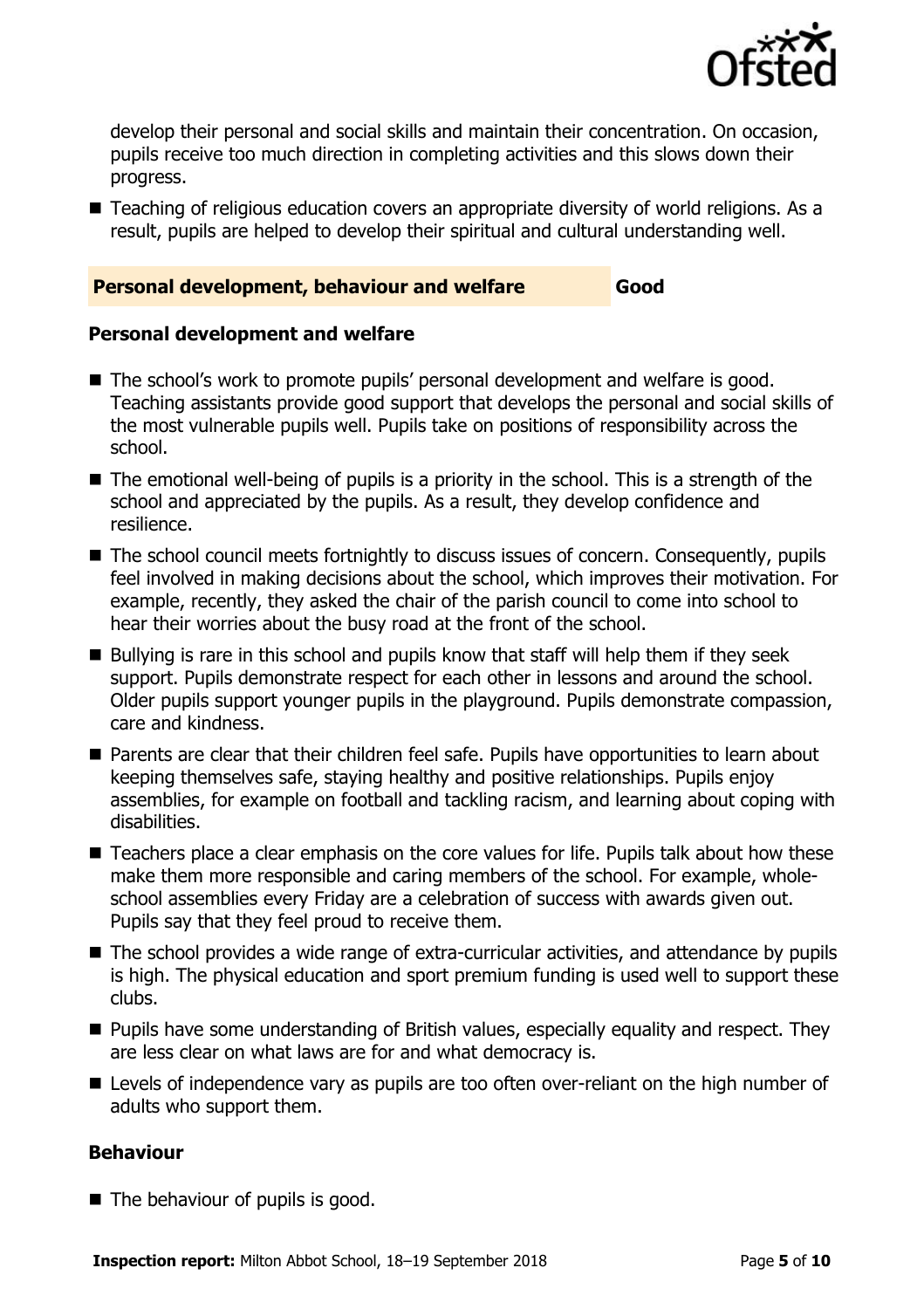

- Attendance rates and levels of persistent absence are better than national averages. Most pupils arrive at school on time and are ready for their lessons.
- Staff are following the school's behaviour policy and procedures consistently now. Pupils share this understanding of expectations.
- Behaviour in lessons is positive. Low-level disruption only occurs when pupils are insufficiently challenged by their teachers and so lose interest.
- Behaviour out of lessons, and on the playground, is mostly good. Pupils say that when games become too rough, staff intervene and calm things down.

### **Outcomes for pupils Requires improvement**

- The proportion of pupils making good progress in reading, writing and mathematics combined in the tests at the end of key stage 2 is below national averages and has been for the past two years.
- Some of the most able pupils are not making the progress that they should. Their progress in developing their reasoning and problem solving is not good.
- For the past two years, pupils' progress in mathematics has been in the lowest 20% of schools nationally. Work in books shows that pupils' progress in mathematics across the school is beginning to improve.
- Most pupils are on track with their phonic knowledge and can apply this successfully in their reading.
- Changes in the approach to teaching reading are helping pupils to improve their reading comprehension skills in Years 5 and 6. However, this is not consistent across the school and pupils' progress in developing their inferential and deductive reading skills is not consistently good across the school.
- Despite children achieving a good level of development in Reception, pupils do not make good progress across key stage 1 so that they achieve well in teachers' assessments at the end of key stage 1. This is because teachers' expectations of pupils are variable and do not help pupils to maintain the level of progress made during Reception Year.
- Moderation of teachers' assessments has not been sufficiently robust and changes to strengthen this are very recent. Until recently, pupils did not receive timely interventions to help them catch up. Teachers are now tracking pupils' progress systematically. As a result, when pupils fall behind in their work, teachers are planning for interventions more effectively.
- Pupils' handwriting is good in key stage 2. Pupils are joining their letters and taking pride in their written work.

#### **Early years provision Good Good**

■ Leadership of early years is strong. The leader has high expectations and has developed an exciting learning environment, both inside and outside the classroom. Children make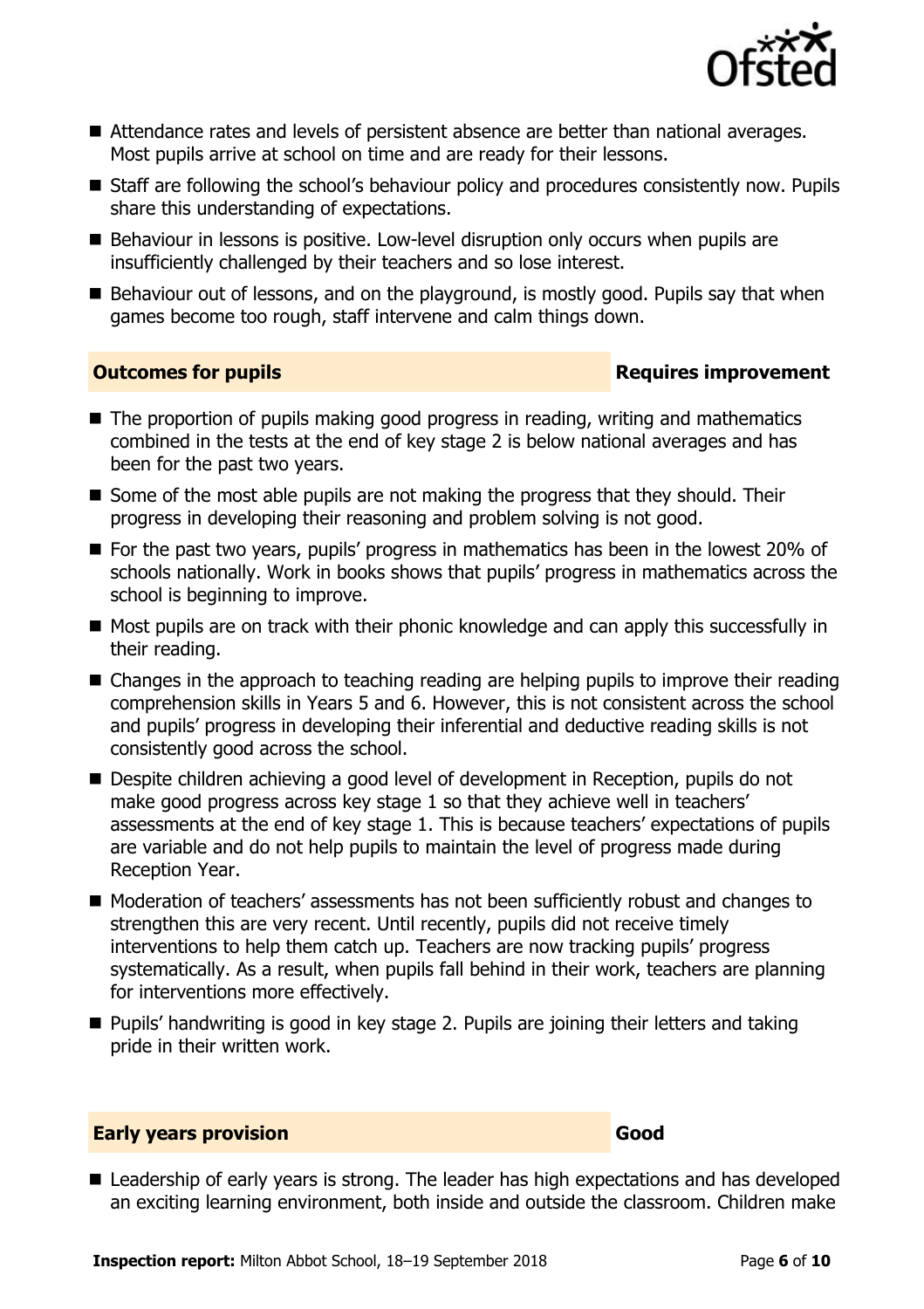

a positive start to their schooling.

- Early years staff, including the pre-school key workers, are well trained and share the early years leader's high expectations.
- The school has established a successful pre-school which is popular with parents. The pre-school provides appropriately for children aged two and three. The staff support the children well, with places for these children to rest and sleep if necessary. Staff develop children's understanding well across the prime areas of learning.
- The pre-school is a safe, calm and orderly place. Staff listen and respond sensitively, helping children to make good progress in developing their verbal and non-verbal communication. Transitions into school are well managed and early assessment establishes an appropriate starting point for teaching.
- The children interact well with key workers in the role-play area. They encourage cooperation, sharing and turn-taking.
- Assessment is consistent across early years and parents contribute to this. Teachers track the progress of each child, using national benchmarks to support assessment. As a result, teachers' planning and provision quickly build upon the interests of the children.
- Children show increasing levels of independence, motivation and engagement because of the staff's skilful intervention and questioning. Children, some aged two and three, plan their learning experiences for the next week with staff. As a result, staff stimulate children's exploration within different activities effectively.
- During the last two years, more children are exceeding expectations by the end of Reception because of strong teaching in the specific areas of literacy and mathematics.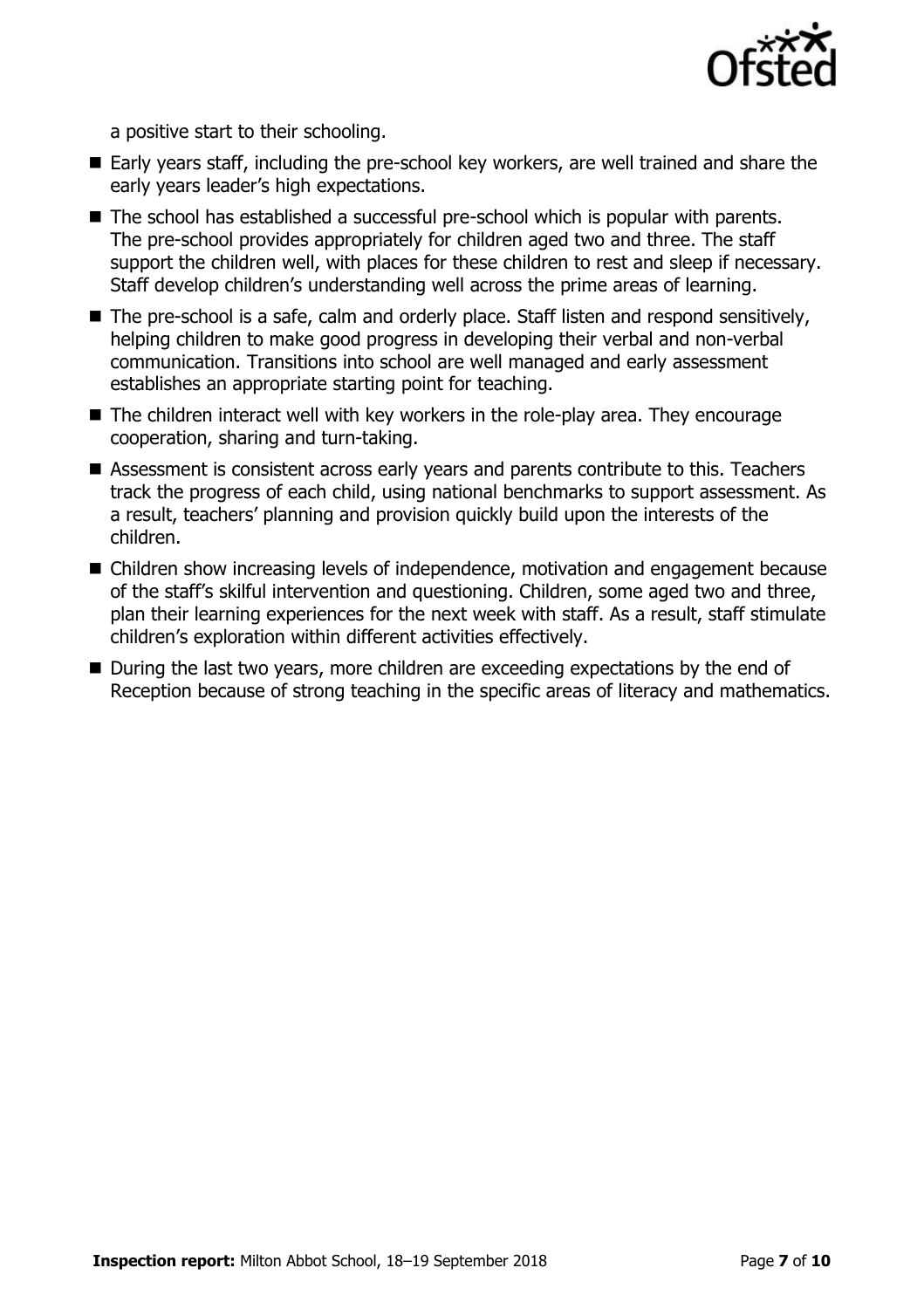

# **School details**

| Unique reference number | 113258   |
|-------------------------|----------|
| Local authority         | Devon    |
| Inspection number       | 10058299 |

This inspection of the school was carried out under section 5 of the Education Act 2005.

| Type of school                      | Primary                       |
|-------------------------------------|-------------------------------|
| School category                     | Community                     |
| Age range of pupils                 | 2 to 11                       |
| <b>Gender of pupils</b>             | Mixed                         |
| Number of pupils on the school roll | 70                            |
| Appropriate authority               | The governing body            |
| Chair                               | Christopher Smerdon           |
| <b>Headteacher</b>                  | <b>Christopher Luxford</b>    |
| Telephone number                    | 01822 870273                  |
| Website                             | www.miltonabbot.devon.sch.uk  |
| <b>Email address</b>                | head@miltonabbot.devon.sch.uk |
| Date of previous inspection         | 15-16 November 2016           |

### **Information about this school**

- Milton Abbot Community Primary School is smaller than the average-sized primary school. There are three classes and a pre-school.
- The governing body has established a pre-school, which offers places for children aged two to four years.
- $\blacksquare$  The proportion of pupils who have SEN and/or disabilities is above the national average.
- $\blacksquare$  The proportion of pupils supported by the pupil premium is lower than the national average.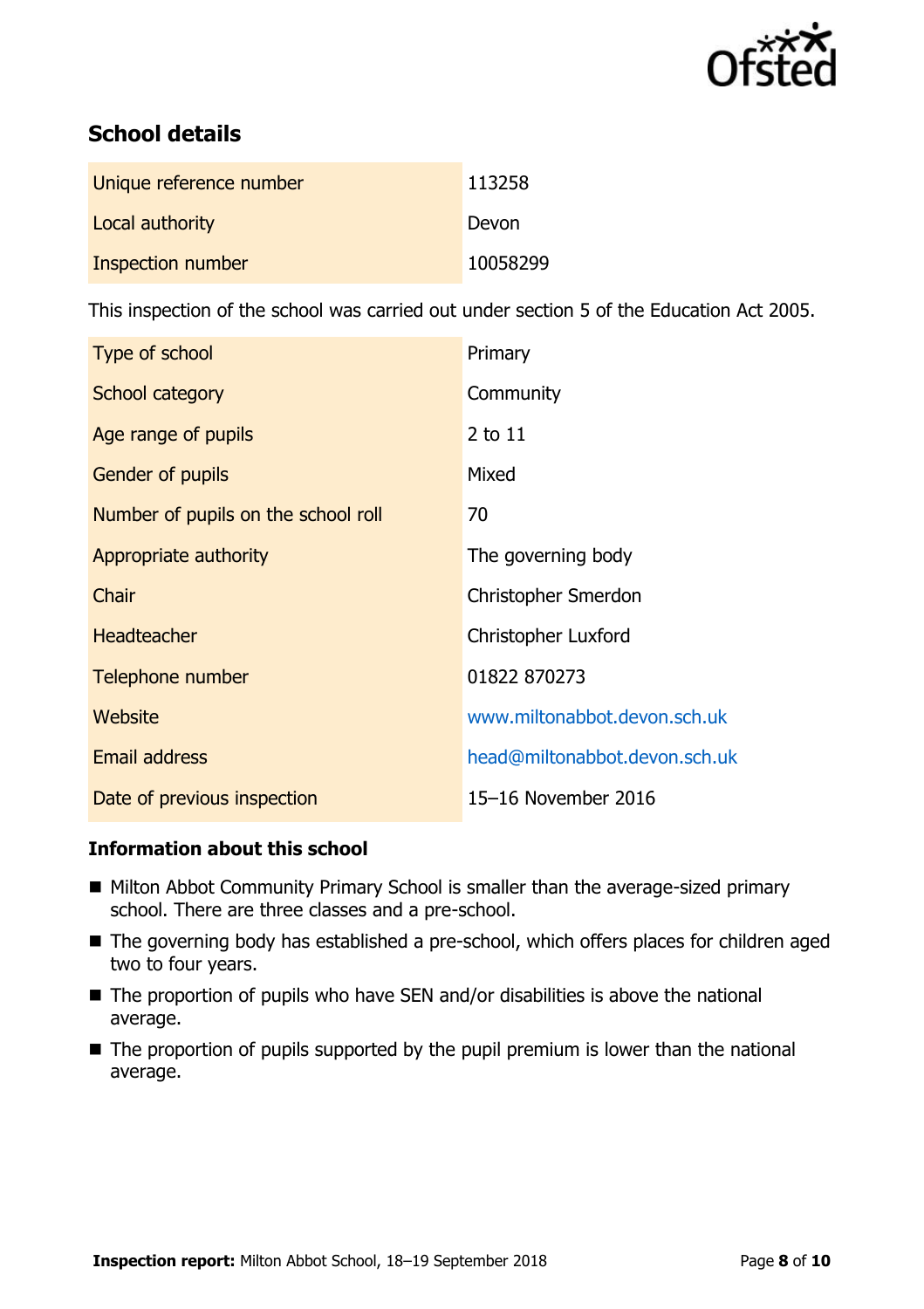

# **Information about this inspection**

- The inspector visited lessons jointly with the headteacher.
- A wide sample of pupils' work from every year group and a range of subjects was scrutinised.
- $\blacksquare$  The inspector met and talked to several groups of pupils from key stage 2, as well as with pupils informally across the site.
- The inspector listened to a selection of pupils read and discussed the books they were reading.
- Meetings were held with the headteacher, middle leaders and members of the governing body. Two telephone conversations took place with the school's local authority improvement partners.
- Information and other documentary evidence were evaluated, including that relating to safeguarding, school self-evaluation of recent outcomes, school improvement planning and external reviews.
- The inspector took account of 17 responses and 12 comments on the online questionnaire, Parent View, the 11 responses from pupils to their questionnaire, and the eight responses to the staff online survey. The inspector also spoke to 12 parents and grandparents at the beginning of both days of inspection.

#### **Inspection team**

Mark Lees, lead inspector and offsted Inspector